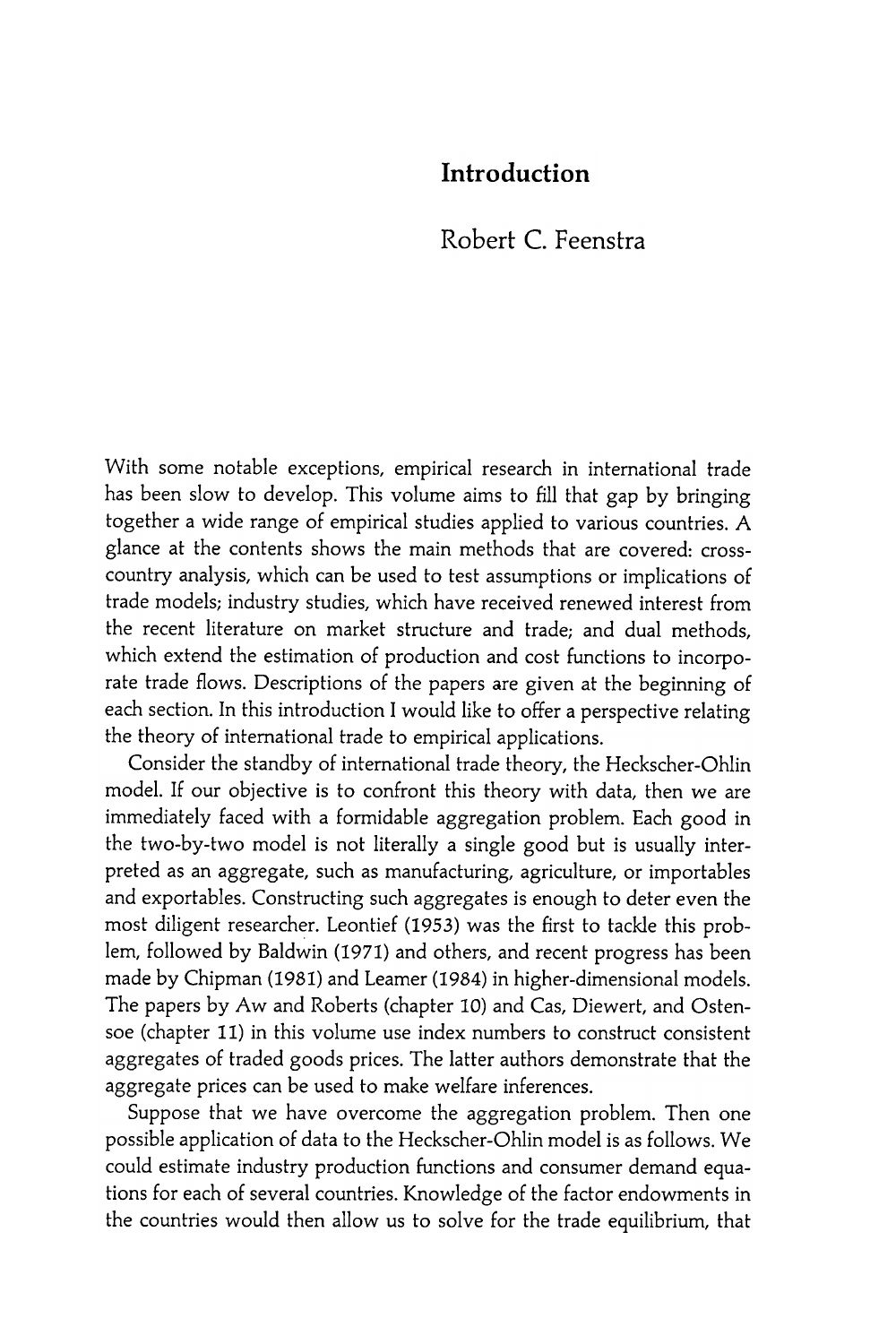is, numerically compute the equilibrium prices and trade flows. Elegant extensions of this approach are the subject of computable general equilibrium models, described in Deardorff and Stern (1986), Srinivasan and Whalley (1986), and Norman (to be published). These models are especially useful in policy analysis because the effects of government interventions can be simulated. However, the models are not intended to test any hypothesis derived from trade theory. Indeed, because each computable model embodies various assumptions concerning the number of goods and factors, degree of factor mobility, etc., any proposition derived from the theory under like assumptions would be satisfied in the computable model by construction.

To test the Heckscher-Ohlin model statistically, we need to use other methods. The first approach is to test the underlying assumptions: homothetic tastes, identical across countries; linearly homogeneous production functions, identical across countries and without factor-intensity reversals; complete factor mobility within a country; and perfect competition. Hunter and Markusen (chapter 4) examine the assumption of homothetic tastes over thirty -four countries and find strong evidence to reject this hypothesis. The pioneering work on cross-country comparisons of technology was Minhas (1963) using the CES (constant elasticity of substitution) production function, which permitted points of factor-intensity reversal to be calculated. Dollar, Wolff, and Baumol (chapter 2) examine production funcacross DECO countries, testing for the possibilities of increasing returns to scale and country -specific technological differences.

A second approach to evaluating the Heckscher-Ohlin model is to test implications arising from it. Leamer and Bowen (1981) and Deardorff (1984) have argued convincingly that a complete test of the Heckscher-Ohlin theorem is difficult, requiring data on trade, technologies, and factor endowments across countries (see Bowen, Leamer, and Sveikauskas 1986). Specific propositions are often considered instead. Brecher and Choudhri (chapter 1) examine the factor content of consumption in Canada and the United States, which the theory predicts should be equal. Dollar, Wolff, and Baumol (chapter 2) are concerned with factor-price equalization and implications from it. Perhaps the most sophisticated test is the linear relationship between trade flows and factor endowents, studied by Leamer (1984). In this volume Leamer (chapter 3) examines the validity of pooling across commodities when estimating the effects of trade barriers in the Heckscher-Ohlin model.

The studies mentioned use a cross-country analysis of data. But assumpand implications of the Heckscher-Ohlin model can also be tested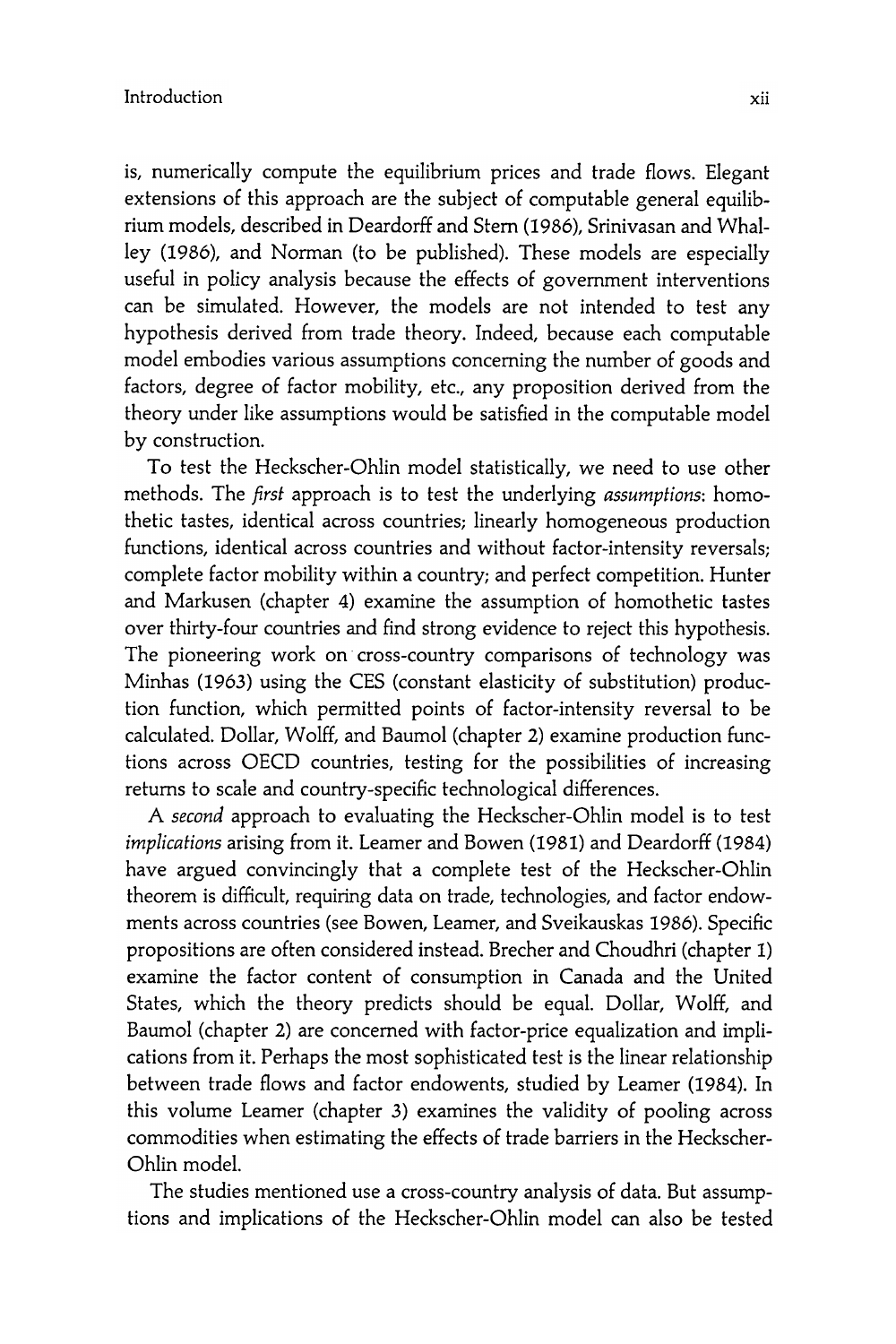using data for a single country over time. A fruitful approach is to begin with the aggregate technology set  $(y, v) \in S$ , where y is the output vector and  $v$  is the factor-endowment vector, and derive the dual revenue or GNP function  $r(p, v) \equiv \max y \{ p'y : (y, v) \in S \}$ , where p is the price vector. Once we specify a functional form for  $r(p, v)$ , the parameters of this function can be estimated using time-series data. With two goods and two factors the Stolper-Samuelson and Rybczynski theorems imply that the second derivatives  $\partial^2 r / \partial p_i \partial v_j$  are of opposite sign for  $i =$  goods 1, 2, and fixed i; or  $i =$ factors 1, 2, and fixed i. However, an aggregate revenue function  $r(p, v)$ need not satisfy these restrictions in general. The reason is that  $r(p, v)$ allows for any pattern of joint production of goods, in which case the Stolper-Samuelson and Rybczynski theorems need not hold (Jones and Scheinkman 1977). Thus, when we estimate an aggregate revenue function, the sign pattern of derivatives implied by these theorems become testable propositions . In higher -dimensional models we can investigate the signs of  $\partial^2 r / \partial p_i \partial v_j$  to find which goods and factors are "friends" or "enemies."

Early applications of this dual approach were Burgess (1976) and Kohli (1978). More recent work on the Stolper-Samuelson relation, using another methodology, has been performed by Chipman (1983). Diewert and Morrison (chapter 8) estimate an aggregate revenue function for the United States and use it to study the effects of changes in the real exchange rate. Wong (chapter 9) estimates an indirect trade utility function, which combines information on technology and tastes (Woodland 1980). He uses it to examine the effects of factor inflows into the United States.

The final assumption of the Heckscher-Ohlin model mentioned before was that of perfect competition. The recent literature on market structure and trade [for example, Helpman and Krugman (1985)] is to be welcomed, not only for its controversial policy implications [see the viewpoints in Krugman (1986b)] but also for its empirical relevance. In models of imperfect competition a single good is to be taken literally, and there is no aggregation problem. Indeed, models of monopolistic competition are designed to face head on the product heterogeneity (and intra-industry trade) often observed in reality. The partial equilibrium nature of some of the theory lends itself to industry studies.

As with competitive trade models, several approaches can be taken to empirical research: simulation studies, testing of assumptions, and testing of propositions. A comprehensive simulation model for assessing tariff reductions in the Canadian economy, using a noncompetitive market structure, is presented in Harris (1984). Dixit (chapter 6) and Baldwin and Krugman (chapter 7) construct simulation models for the automobile and computer

.